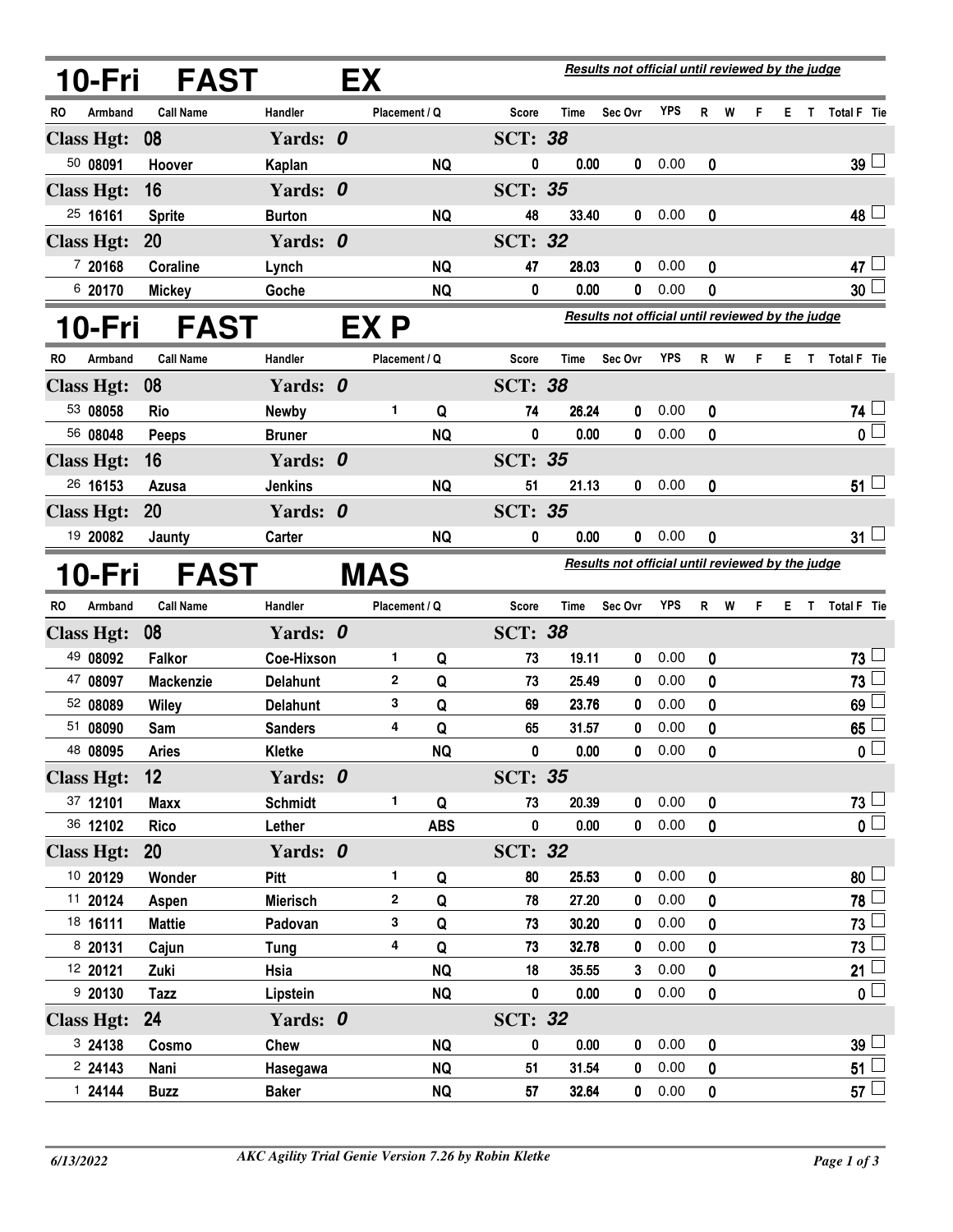|           | 10-Fri            | <b>FAST</b>              |                | <b>MAS P</b>  |            |                         |             | Results not official until reviewed by the judge |            |              |     |    |    |             |                         |
|-----------|-------------------|--------------------------|----------------|---------------|------------|-------------------------|-------------|--------------------------------------------------|------------|--------------|-----|----|----|-------------|-------------------------|
| RO        | Armband           | <b>Call Name</b>         | Handler        | Placement / Q |            | Score                   | Time        | Sec Ovr                                          | <b>YPS</b> | R            | W   | F  | E. |             | T Total F Tie           |
|           | <b>Class Hgt:</b> | 08                       | Yards: 0       |               |            | <b>SCT: 38</b>          |             |                                                  |            |              |     |    |    |             |                         |
|           | 55 08056          | <b>Blitzen</b>           | <b>Bruner</b>  | 1             | Q          | 73                      | 20.18       | 0                                                | 0.00       | 0            |     |    |    |             | $73 -$                  |
|           | <b>Class Hgt:</b> | 12                       | Yards: 0       |               |            | <b>SCT: 38</b>          |             |                                                  |            |              |     |    |    |             |                         |
|           | 44 12062          | <b>Shadow</b>            | Voigt          | 1             | Q          | 73                      | 35.25       | 0                                                | 0.00       | 0            |     |    |    |             | 73 <sup>1</sup>         |
|           | 42 12064          | <b>Nym</b>               | Jackson        |               | <b>NQ</b>  | 53                      | 28.84       | 0                                                | 0.00       | 0            |     |    |    |             | 53                      |
|           | 43 12066          | <b>Sylvie</b>            | <b>Birkner</b> |               | <b>NQ</b>  | 58                      | 33.50       | 0                                                | 0.00       | 0            |     |    |    |             | 58 $L$                  |
|           | <b>Class Hgt:</b> | 16                       | Yards: 0       |               |            | <b>SCT: 35</b>          |             |                                                  |            |              |     |    |    |             |                         |
|           | 30 16077          | <b>Shakira</b>           | Levine         | 1.            | Q          | 79                      | 29.81       | 0                                                | 0.00       | 0            |     |    |    |             | 79 L                    |
|           | 31 16070          | <b>Story</b>             | Robertson      | $\mathbf 2$   | Q          | 76                      | 23.31       | 0                                                | 0.00       | 0            |     |    |    |             | $76$ $-$                |
|           | 29 16079          | Zip                      | <b>Burton</b>  | 3             | Q          | 74                      | 24.75       | 0                                                | 0.00       | 0            |     |    |    |             | 74                      |
|           | <b>Class Hgt:</b> | 20                       | Yards: 0       |               |            | <b>SCT: 35</b>          |             |                                                  |            |              |     |    |    |             |                         |
|           | 20 20083          | <b>Nitro</b>             | Levine         | 1             | Q          | 77                      | 34.21       | 0                                                | 0.00       | 0            |     |    |    |             | 77L                     |
|           | 10-Fri            | <b>FAST</b>              |                | NOV A         |            |                         |             | Results not official until reviewed by the judge |            |              |     |    |    |             |                         |
| RO.       | Armband           | <b>Call Name</b>         | Handler        | Placement / Q |            | Score                   | Time        | Sec Ovr                                          | <b>YPS</b> |              | R W | F. |    |             | E T Total F Tie         |
|           | <b>Class Hgt:</b> | 12                       | Yards: 0       |               |            | <b>SCT: 35</b>          |             |                                                  |            |              |     |    |    |             |                         |
|           | 39 12042          | Casey                    | Cooper         |               | <b>NQ</b>  | 45                      | 30.40       | 0                                                | 0.00       | 0            |     |    |    |             | 45 $\Box$               |
|           | <b>Class Hgt:</b> | 16                       | Yards: 0       |               |            | <b>SCT: 35</b>          |             |                                                  |            |              |     |    |    |             |                         |
|           | 32 16043          | <b>Flynn</b>             | Hesser         | 1             | Q          | 62                      | 16.01       | $\mathbf{0}$                                     | 0.00       | 0            |     |    |    |             | $62\perp$               |
|           | <b>Class Hgt:</b> | 24                       | Yards: 0       |               |            | <b>SCT: 32</b>          |             |                                                  |            |              |     |    |    |             |                         |
|           | 4 24045           | <b>Nimbus</b>            | <b>Jarrett</b> |               | <b>NQ</b>  | 0                       | 0.00        | 0                                                | 0.00       | 0            |     |    |    |             | 0 <sup>L</sup>          |
|           | 10-Fri            | <b>FAST</b>              |                | NOV B         |            |                         |             | Results not official until reviewed by the judge |            |              |     |    |    |             |                         |
| RO.       | Armband           | <b>Call Name</b>         | Handler        | Placement / Q |            | Score                   | Time        | Sec Ovr                                          | <b>YPS</b> |              | R W | F. |    |             | E T Total F Tie         |
|           | <b>Class Hgt:</b> | 08                       | Yards: 0       |               |            | <b>SCT: 38</b>          |             |                                                  |            |              |     |    |    |             |                         |
|           | 57 08033          | <b>Curly Sue</b>         | Rose           |               | <b>NQ</b>  | $\overline{\mathbf{r}}$ | 47.20       |                                                  | 90.00      | $\mathbf 0$  |     |    |    |             | $\overline{16}$         |
|           | <b>Class Hgt:</b> | 12                       | Yards: 0       |               |            | <b>SCT: 35</b>          |             |                                                  |            |              |     |    |    |             |                         |
|           | 40 12034          | Riff                     | Lether         |               | <b>ABS</b> | 0                       | 0.00        |                                                  | 0 0.00     | 0            |     |    |    |             | 0 <sub>1</sub>          |
|           | <b>Class Hgt:</b> | 20                       | Yards: 0       |               |            | <b>SCT: 32</b>          |             |                                                  |            |              |     |    |    |             |                         |
|           | 14 20038          | <b>Pizza</b>             | Robertson      |               | <b>NQ</b>  | 46                      | 38.48       | 6                                                | 0.00       | 0            |     |    |    |             | $52 -$                  |
|           | 13 20039          | <b>Cricket</b>           | <b>Pitt</b>    |               | <b>NQ</b>  | 0                       | 0.00        | $\mathbf{0}$                                     | 0.00       | 0            |     |    |    |             | $\overline{\mathbf{0}}$ |
|           | 10-Fri            | <b>FAST</b>              |                | <b>NOV P</b>  |            |                         |             | Results not official until reviewed by the judge |            |              |     |    |    |             |                         |
| <b>RO</b> | Armband           | <b>Call Name</b>         | Handler        | Placement / Q |            | Score                   | <b>Time</b> | Sec Ovr                                          | <b>YPS</b> |              | R W | F  | E. | $\mathsf T$ | Total F Tie             |
|           | <b>Class Hgt:</b> | $\overline{\textbf{08}}$ | Yards: 0       |               |            | <b>SCT: 38</b>          |             |                                                  |            |              |     |    |    |             |                         |
|           | 58 08025          | <b>DJ</b>                | <b>Sauther</b> | 1.            | Q          | 75                      | 23.76       |                                                  | 0 0.00     | $\mathbf{0}$ |     |    |    |             | $75 \Box$               |
|           | <b>Class Hgt:</b> | 12                       | Yards: 0       |               |            | <b>SCT: 38</b>          |             |                                                  |            |              |     |    |    |             |                         |
|           | 45 12006          | Claire                   | Johnson        |               | <b>NQ</b>  | 39                      | 38.29       | $\mathbf{0}$                                     | 0.00       | 0            |     |    |    |             | $39 \Box$               |
|           | <b>Class Hgt:</b> | 16                       | Yards: 0       |               |            | <b>SCT: 35</b>          |             |                                                  |            |              |     |    |    |             |                         |
|           | 33 16029          | Pakuk                    | <b>Roberts</b> |               | <b>NQ</b>  | 7                       | 47.81       | 12 <sup>2</sup>                                  | 0.00       | 0            |     |    |    |             | $19\sqcup$              |
|           | 27 16150          | <b>Britt</b>             | Carter         |               | <b>NQ</b>  | 46                      | 34.58       | 0                                                | 0.00       | 0            |     |    |    |             | $46\perp$               |